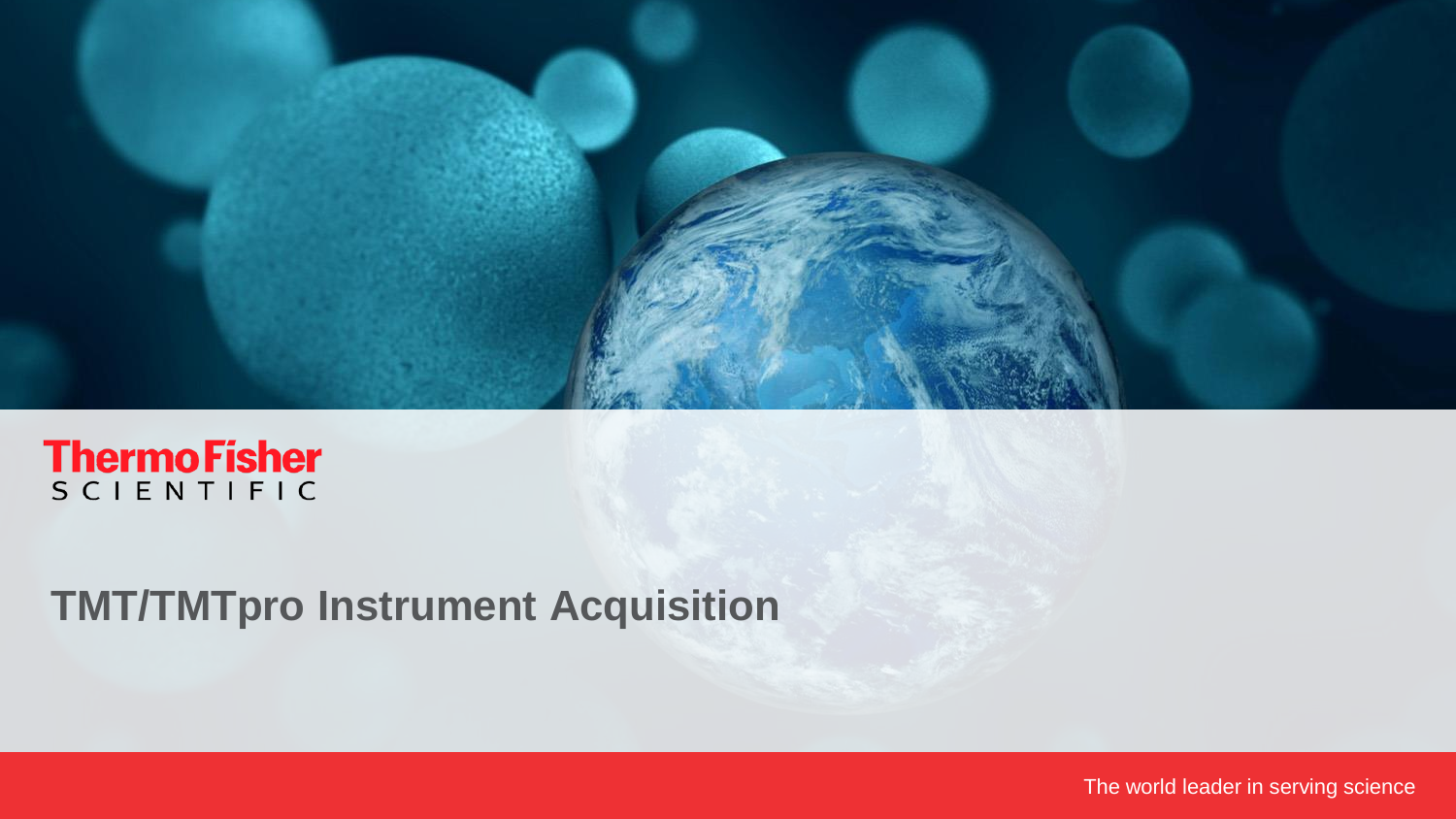### LC Method: EASY-Spray™ C18 50cm column & UltiMate™ 3000 RSLCnano UHPLC

#### 120 min gradient

| No | Time    | Flow<br>[pl/min] | %B            | Curve |
|----|---------|------------------|---------------|-------|
| 1  | 0.000   |                  | Equilibration |       |
| z  | 0.000   | 0.300            | 2.0           | 5     |
| з  | New Row |                  |               |       |
| 4  | 0.000   |                  | Run           |       |
| 5  | 14.000  | 0.300            | 2.0           | 5     |
| 6  | 17,000  | 0.300            | 4.0           | \$    |
| 7  | 100.000 | 0.300            | 16.0          | 5     |
| 8  | 145,000 | 0.300            | 25.0          | 5     |
| 9. | 150,000 | 0.300            | 85.0          | 5     |
| 10 | 158,000 | 0.300            | 85.0          | \$    |
| 11 | 160,000 | 0.300            | 4.0           | 5     |
| 12 | New Row |                  |               |       |
| 13 | 185,000 |                  | Stop Run      |       |

| Solvent A: |  |
|------------|--|
| Solvent B: |  |
| Flow rate: |  |

0.1% formic acid 100 % Acetonitrile, 0,1% formic acid  $300$  nL/min Injection volume: 1-2 µL

#### **Direct injection**





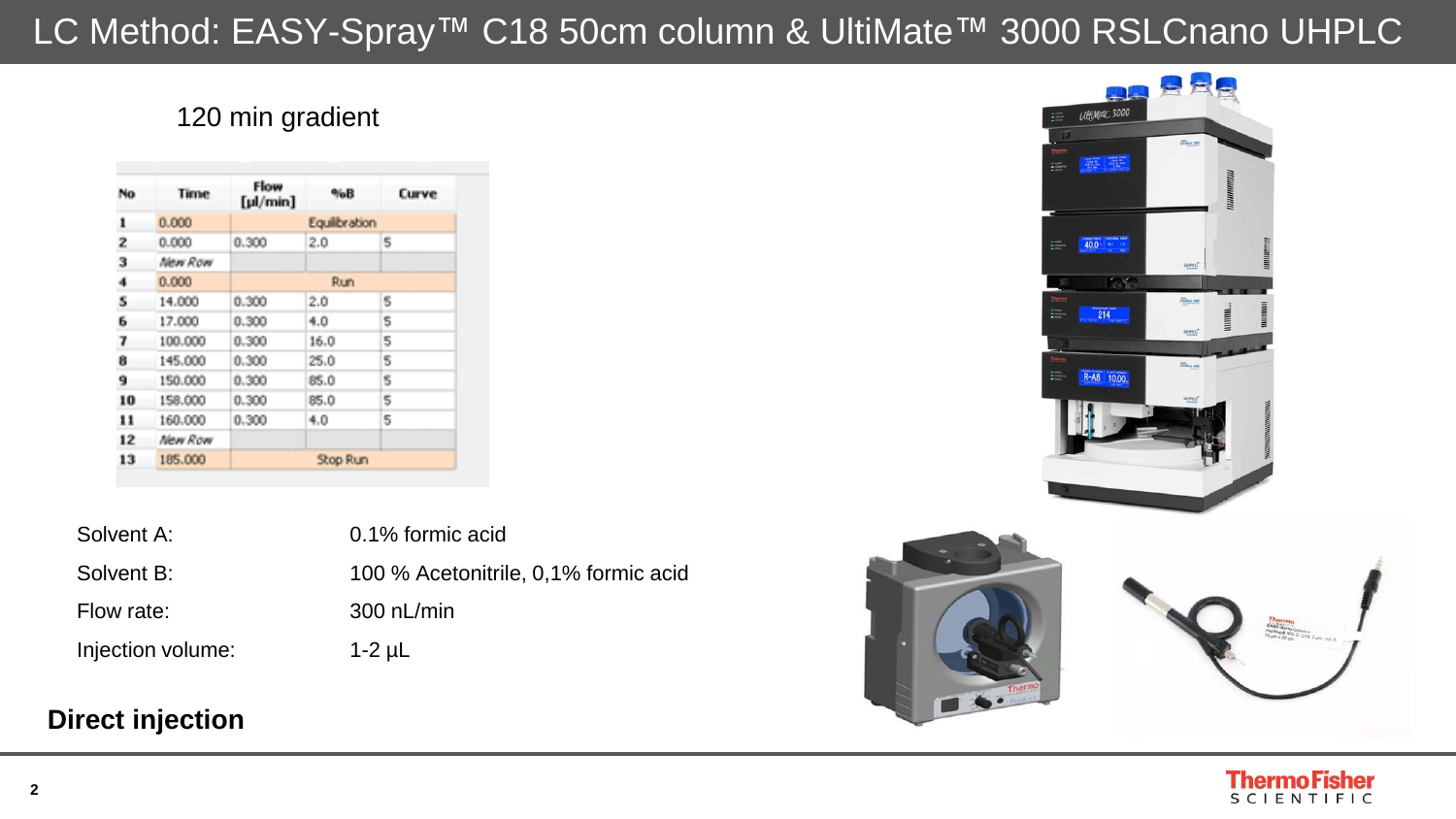## LC Method: EASY-Spray™ C18 50cm column & UltiMate™ 3000 RSLCnano UHPLC

#### Loading pump conditions



120 min gradient

| No  | Time        | Flow<br>[µl/min] | %B            | Curve |
|-----|-------------|------------------|---------------|-------|
| 1   | 0.000       |                  | Equilibration |       |
| z   | 0.000       | 0.300            | 2.0           | s     |
| 3   | New Row     |                  |               |       |
| 4   | 0.000       |                  | Run           |       |
| S   | 14.000      | 0.300            | 2.0           | 5     |
| 6   | 17.000      | 0.300            | 4.0           | 5     |
| 7   | 100,000     | 0.300            | 16.0          | 5     |
| 8   | 145,000     | 0.300            | 25.0          | 5     |
| 9   | 150,000     | 0.300            | 85.0          | 5     |
| 10  | 158,000     | 0.300            | 85.0          | 5     |
| 11  | 160,000     | 0.300            | 4.0           | 5     |
| 12  | Mexic Rover |                  |               |       |
| 13, | 185,000     |                  | Stop Run      |       |

UltiMate 3000 三 第 强  $\equiv$  40.0  $\mathbb{K}\backslash\mathbb{C}$  $\overline{\phantom{214}}$ R-A8 10.00



Solvent A: 0.1% formic acid

Solvent B: 100 % Acetonitrile, 0,1% formic acid Flow rate: 300 nL/min

Injection volume: 1-2 µL

#### **Trap loading**



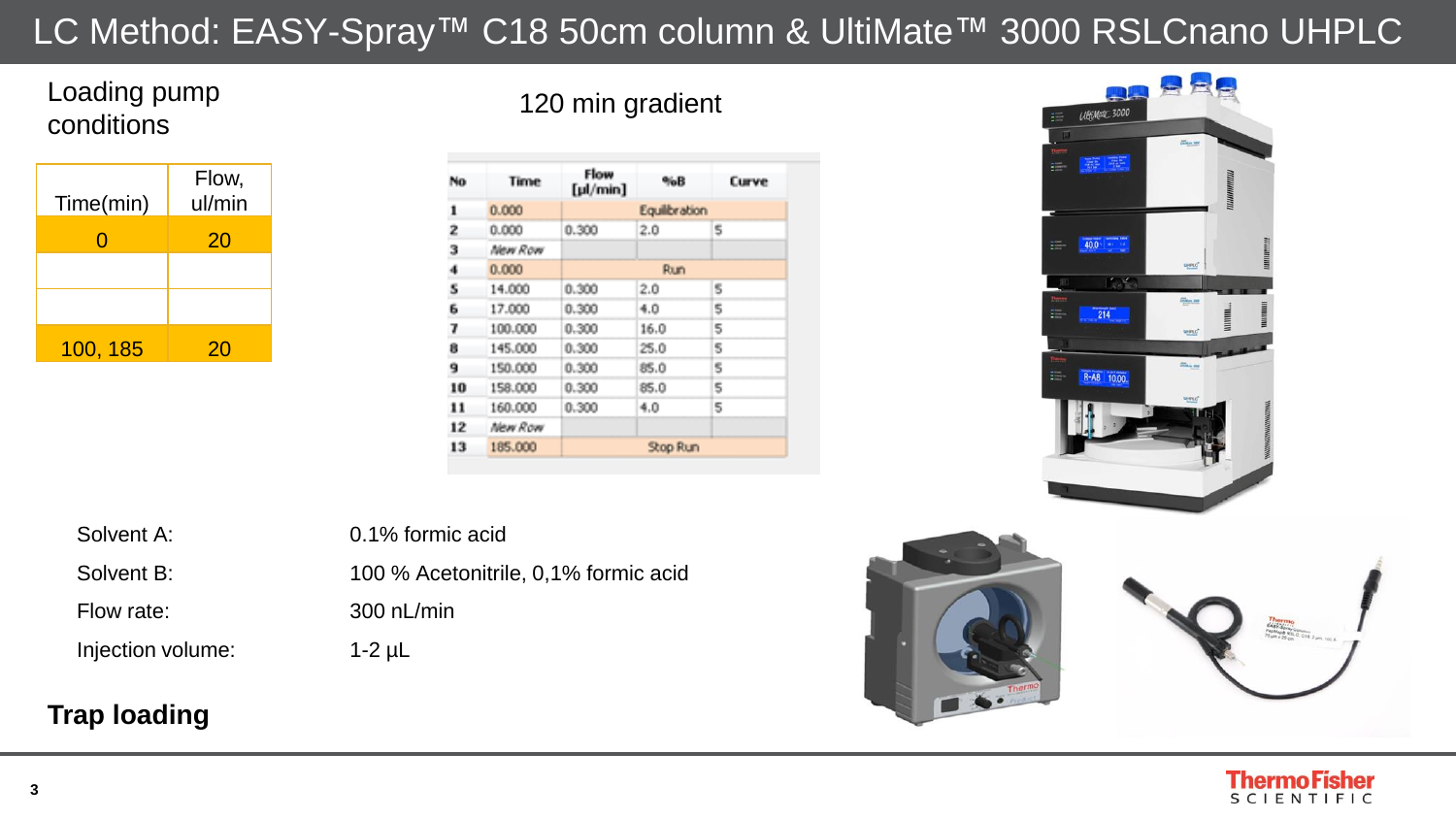## LC Method using EASY-Spray™ C18 50cm column & EASY-nLC™ 1200 HPLC

#### 120 min

| <b>Time (min)</b> | Flow(nL/min) | %B |
|-------------------|--------------|----|
| 0                 | 300          | 5  |
| 110               | 300          | 25 |
| 120               | 300          | 40 |
| 130               | 300          | 95 |
| 140               | 300          | 95 |



| Solvent A:        | 0.1% formic acid                    |
|-------------------|-------------------------------------|
| Solvent B:        | 80 % Acetonitrile, 0,1% formic acid |
| Flow rate:        | $300$ nL/min                        |
| Injection volume: | $1-2$ $\mu$                         |



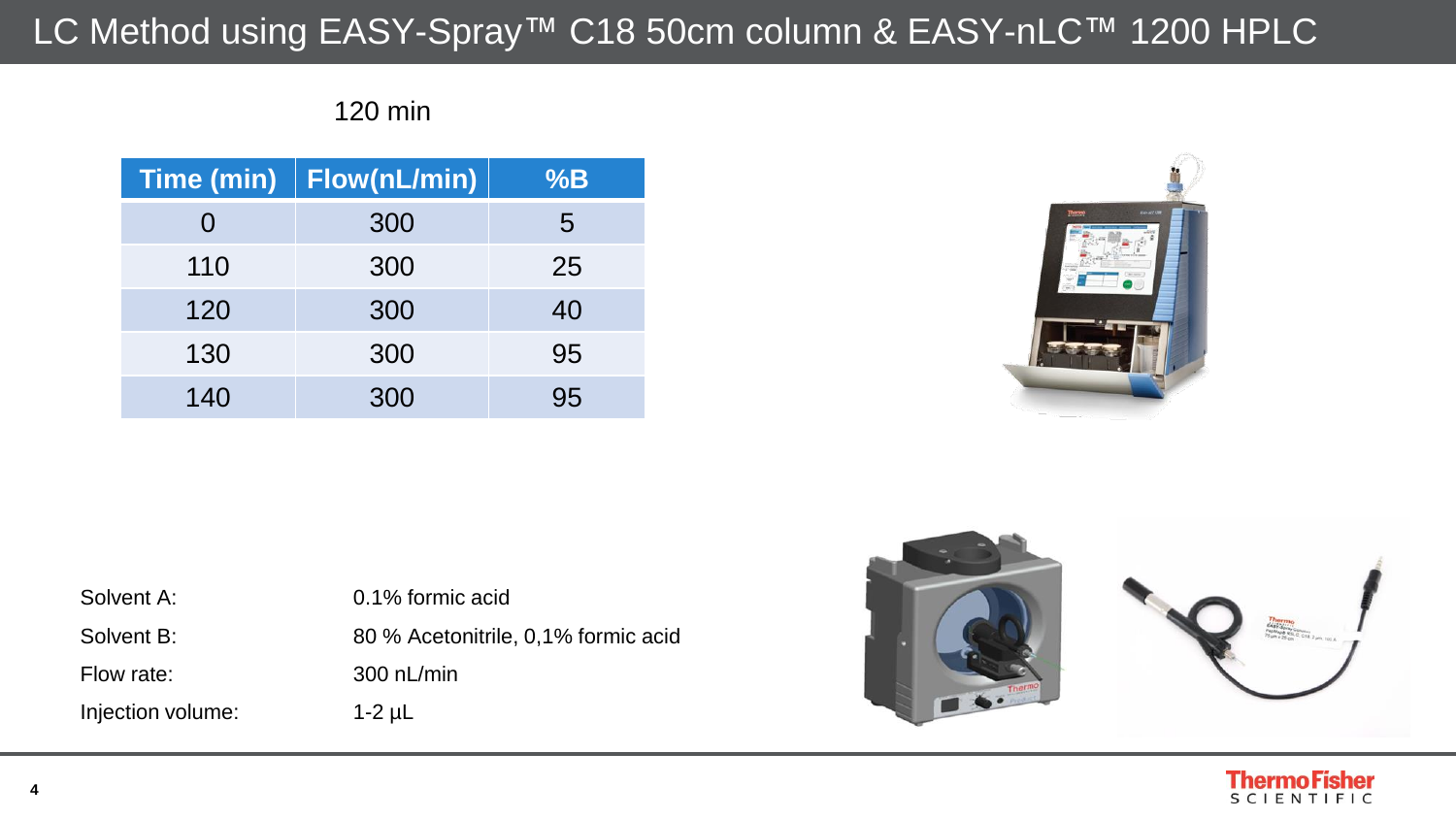## LC Method using EASY-Spray™ C18 50cm column & EASY-nLC™ 1000 HPLC

#### 120 min

| <b>Time (min)</b> | Flow(nL/min) | %B |
|-------------------|--------------|----|
|                   | 300          | 5  |
| 5                 | 300          | 7  |
| 120               | 300          | 32 |
| 130               | 300          | 90 |
| 140               | 300          | 90 |



| Solvent A:        | 0.1% formic acid                     |
|-------------------|--------------------------------------|
| Solvent B:        | 100 % Acetonitrile, 0,1% formic acid |
| Flow rate:        | $300$ nL/min                         |
| Injection volume: | 1 $\mu$ L                            |



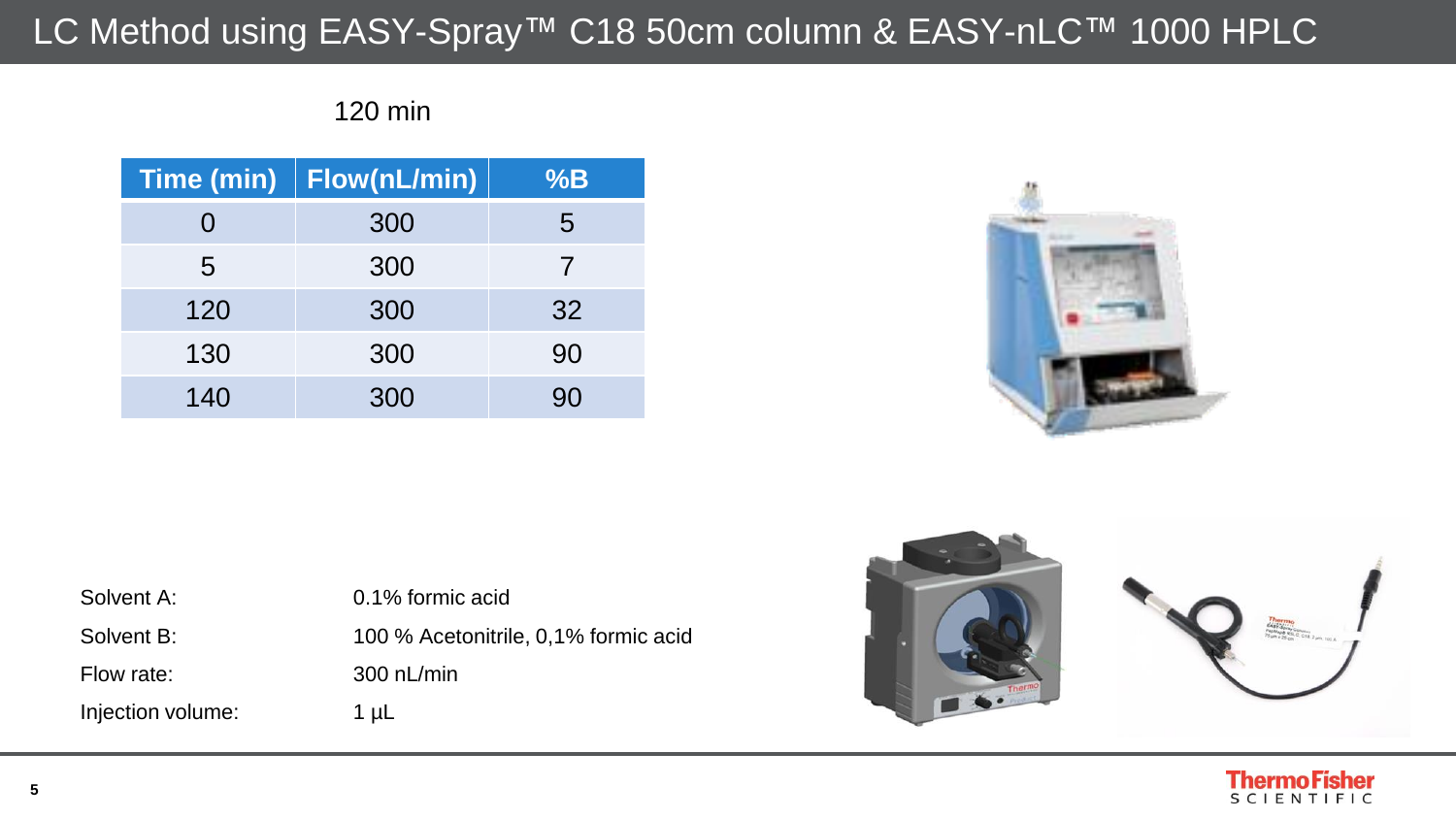#### Instrument Method Settings: QExactive Classic and QExactive Plus

| <b>Properties</b>           | <b>QE classic 120</b><br>min TMT 11 plex | <b>QE classic 120 min</b><br><b>TMTpro 16 plex</b> | <b>QE + 120 min</b><br><b>TMT 11 plex</b> | <b>QE + 120 min</b><br><b>TMTpro 16 plex</b> |
|-----------------------------|------------------------------------------|----------------------------------------------------|-------------------------------------------|----------------------------------------------|
| <b>Resolution Full MS</b>   | 70000                                    | 70000                                              | 70000                                     | 70000                                        |
| <b>AGC target Full MS</b>   | 3e6                                      | 3e6                                                | 3e6                                       | 3e6                                          |
| <b>MS max IT, ms</b>        | 50                                       | 50                                                 | 50                                        | 50                                           |
| Scan range, m/z             | 350-1500                                 | 350-1500                                           | 350-1500                                  | 350-1500                                     |
| <b>Loop count</b>           | 15                                       | 10 <sup>°</sup>                                    | 15                                        | 10 <sup>°</sup>                              |
| <b>MS2 resolution</b>       | 35000                                    | 35000                                              | 35000                                     | 35000                                        |
| <b>MS2 AGC target</b>       | 1e <sub>5</sub>                          | <b>2e5</b>                                         | 1e <sub>5</sub>                           | <b>2e5</b>                                   |
| <b>MS2 max IT, ms</b>       | 250 ms                                   | 250 ms                                             | 120 ms                                    | 120 ms                                       |
| <b>Isolation Window, Th</b> | 1.2                                      | 1.2                                                | 0.7                                       | 0.7                                          |
| <b>NCE, %</b>               | 32-34                                    | 28-32                                              | 32-34                                     | 28-32                                        |
| <b>Intensity threshold</b>  | 1e4                                      | <b>2e4</b>                                         | 1e4                                       | <b>2e4</b>                                   |
| <b>Peptide match</b>        | preferred                                | preferred                                          | preferred                                 | preferred                                    |
| <b>Dynamic exclusion, s</b> | 45 s                                     | 45 s                                               | 30 <sub>s</sub>                           | 30 <sub>s</sub>                              |
| First mass, <i>m/z</i>      | 110                                      | 110                                                | 110                                       | 110                                          |

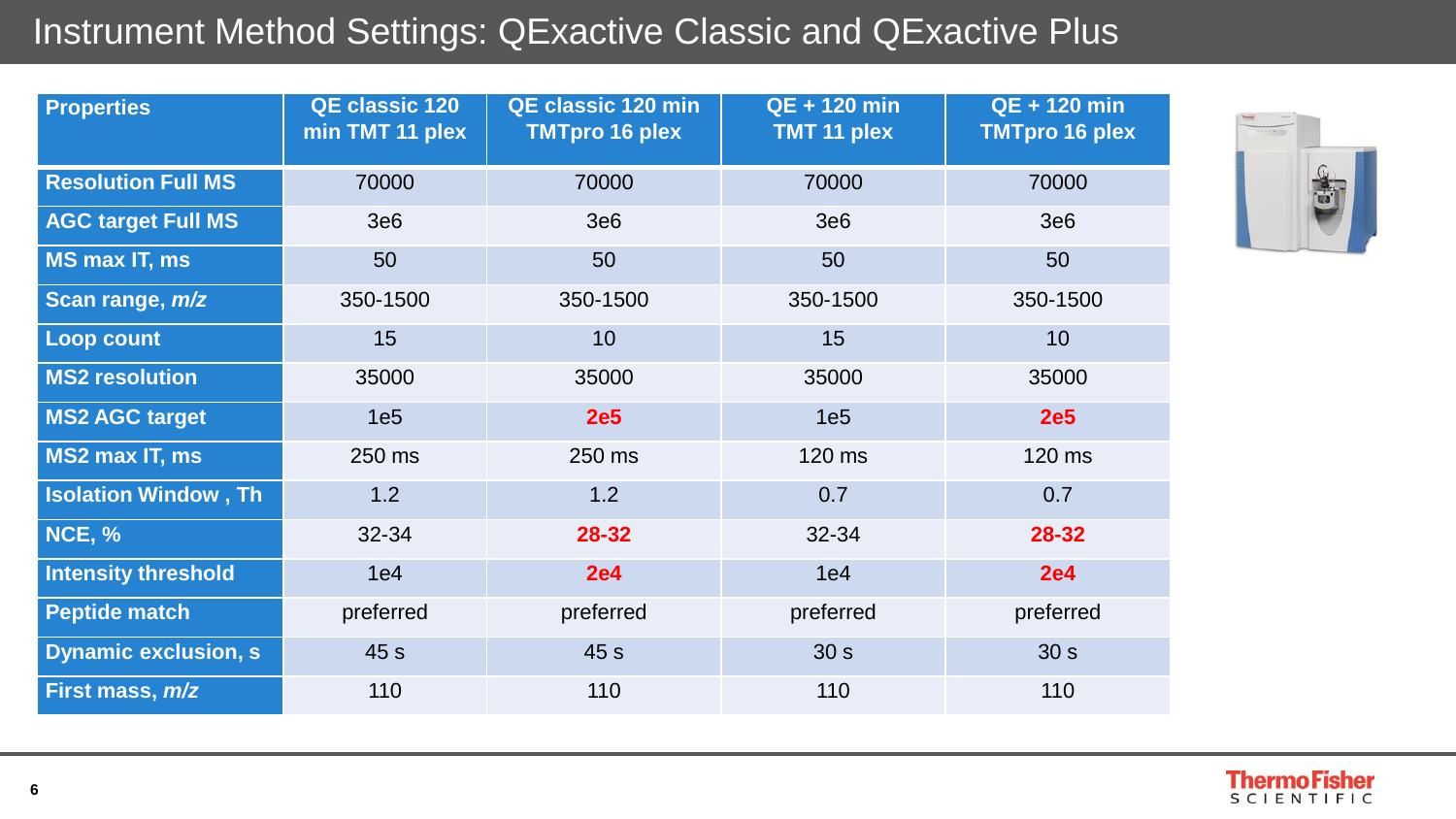# Instrument Method Settings: QExactive HF and QExactive HF X

| <b>Properties</b>           | <b>QE HF 120 min</b><br>TMT 11 plex | <b>QE HF 120 min</b><br><b>TMTpro 16 plex</b> | <b>QE HF X 120 min</b><br>TMT 11 plex | <b>QE HF X 120 min</b><br><b>TMTpro 16 plex</b> |                  |
|-----------------------------|-------------------------------------|-----------------------------------------------|---------------------------------------|-------------------------------------------------|------------------|
| <b>Resolution Full MS</b>   | 120000                              | 120000                                        | 120000                                | 120000                                          |                  |
| <b>AGC target Full MS</b>   | 3e6                                 | 3e6                                           | 3e6                                   | 3e6                                             | É                |
| MS max IT, ms               | 50                                  | 50                                            | 50                                    | 50                                              |                  |
| Scan range, m/z             | 350-1500                            | 350-1500                                      | 350-1500                              | 350-1500                                        |                  |
| <b>Loop count</b>           | 15                                  | 15                                            | 15                                    | 15                                              |                  |
| <b>MS2 resolution</b>       | 60000(2.9-45000)                    | 60000(2.9-45000)                              | 45000                                 | 45000                                           | TMT™             |
| <b>MS2 target</b>           | 1e <sub>5</sub>                     | 1.2e5                                         | 1e <sub>5</sub>                       | 1.2e5                                           |                  |
| MS2 max IT, ms              | 120                                 | 120                                           | 96                                    | 120                                             | <b>Tune 2.10</b> |
| <b>Isolation Window, Th</b> | $0.7$ m/z                           | $0.7$ m/z                                     | $0.7$ m/z                             | $0.7$ m/z                                       | and higher       |
| <b>NCE, %</b>               | 32-34                               | 28-32                                         | 32-34                                 | 28-32                                           |                  |
| <b>Intensity threshold</b>  | 1e4                                 | 1.5e4                                         | 1e4                                   | 1e4                                             |                  |
| <b>Peptide match</b>        | preferred                           | preferred                                     | preferred, single charge              | preferred, single charge                        |                  |
| <b>Dynamic exclusion, s</b> | 30                                  | 30                                            | 30                                    | 30                                              |                  |
| First mass, m/z             | 110                                 | 110                                           | 110                                   | 110                                             |                  |

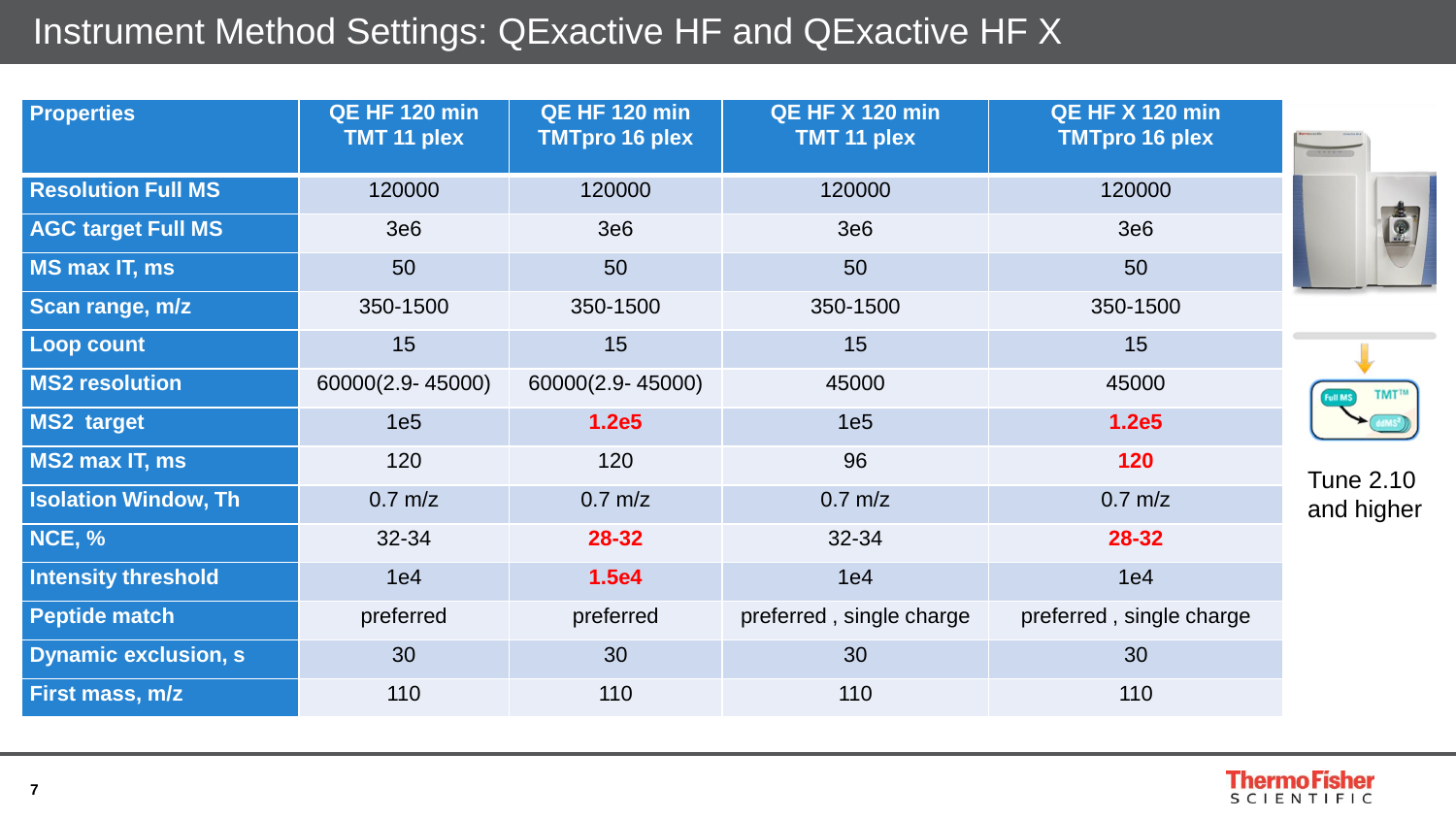# Instrument Method Settings: Fusion (Tune 3.3)

| <b>Properties</b>                   | <b>Fusion SPS 120 min</b><br><b>TMT 11 plex</b> | <b>Fusion SPS 120 min</b><br><b>TMTpro 16 plex</b> | <b>Fusion MS2 120 min</b><br><b>TMT 11 plex</b> | <b>Fusion MS2 120 min</b><br><b>TMT pro 16 plex</b> |                             |
|-------------------------------------|-------------------------------------------------|----------------------------------------------------|-------------------------------------------------|-----------------------------------------------------|-----------------------------|
| <b>Resolution Full MS</b>           | 120000                                          | 120000                                             | 120000                                          | 120000                                              |                             |
| <b>AGC target Full MS</b>           | 4e <sub>5</sub>                                 | 4e <sub>5</sub>                                    | 4e <sub>5</sub>                                 | 4e <sub>5</sub>                                     | <b>Fit Filter:</b><br>$70+$ |
| <b>MS max IT, ms</b>                | 50                                              | 50                                                 | 50                                              | 50                                                  |                             |
| Scan range, m/z                     | 400-1400                                        | 400-1400                                           | 400-1400                                        | 400-1400                                            | <b>APD on</b>               |
| <b>Top Speed, s</b>                 | 3                                               | 3                                                  | 3                                               | $\mathfrak{B}$                                      |                             |
| MS2 max IT, ms                      | 50                                              | 50                                                 | 120                                             | 120                                                 |                             |
| <b>MS2 Isolation window, Th</b>     | $1.2(2)-0.7(3)-0.5(4+)$                         | $1.2(2)-0.7(3)-0.5(4+)$                            | $0.7(2-3)-0.5(4+)$                              | 0.7                                                 |                             |
| <b>MS2 NCE, %</b>                   | 35                                              | 35                                                 | 38-40                                           | 35                                                  |                             |
| <b>MS2 Intensity threshold</b>      | 5e3                                             | 5e3                                                | <b>5e4</b>                                      | <b>5e4</b>                                          |                             |
| <b>Dynamic exclusion, s</b>         | 60, single charge                               | 60, single charge                                  | 60, single charge                               | 60, single charge                                   |                             |
| <b>MS2 Resolution</b>               | turbo                                           | rapid                                              | 50000                                           | 50000                                               |                             |
| <b>MS2 AGC target</b>               | 1e4                                             | 1e4                                                | 1e <sub>5</sub>                                 | 1.2e5                                               |                             |
| <b>MS3 AGC target</b>               | 1e <sub>5</sub>                                 | 1.2e5                                              |                                                 |                                                     |                             |
| <b>SPS Isolation window, Th</b>     | $1.3(2)-0.7(3)-0.5(4+)$                         | $1.3(2)-0.7(3)-0.5(4+)$                            |                                                 |                                                     |                             |
| <b>SPS NCE, %</b>                   | 65                                              | 55                                                 |                                                 |                                                     |                             |
| <b>SPS max IT, ms</b>               | 120                                             | 120                                                |                                                 |                                                     |                             |
| <b>SPS settings: # notches,</b>     | 5-10-10, $m/z$ 110-500,                         | 5-10-10, $m/z$ 110-500,                            |                                                 |                                                     |                             |
| mass range, Tag<br><b>Exclusion</b> | <b>TMT</b>                                      | <b>TMTpro</b>                                      | $m/z$ 110                                       | $m/z$ 110                                           |                             |



۰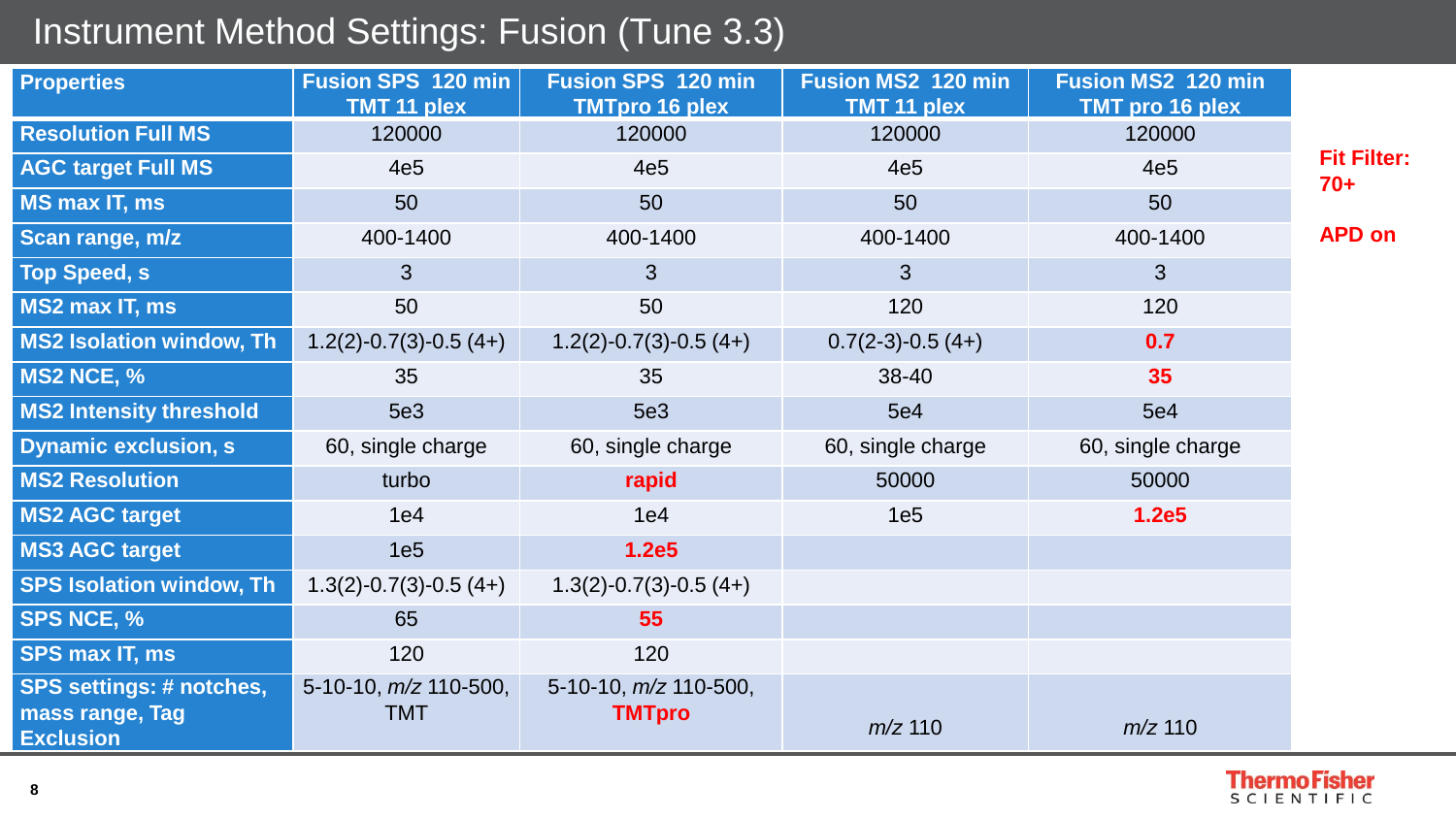## Instrument Method Settings: Lumos (Tune 3.3)

| <b>Properties</b>                                                      | <b>SPS 120 min</b><br><b>TMT 11plex</b> | <b>SPS 120 min</b><br><b>TMT pro 16 plex</b> | <b>MS2 120 min</b><br><b>TMT 11plex</b> | <b>MS2 120 min</b><br><b>TMTpro 16 plex</b> |                                   |
|------------------------------------------------------------------------|-----------------------------------------|----------------------------------------------|-----------------------------------------|---------------------------------------------|-----------------------------------|
| <b>Resolution Full MS</b>                                              | 120000                                  | 120000                                       | 120000                                  | 120000                                      | <b>Fit Filter:</b><br>$70+$       |
| <b>AGC target Full MS</b>                                              | 100%(4e5)                               | 100%(4e5)                                    | 100%(4e5)                               | 100%(4e5)                                   |                                   |
| <b>MS max IT, ms</b>                                                   | 50                                      | 50                                           | 50                                      | 50                                          | <b>APD on</b>                     |
| Scan range, m/z                                                        | 400-1400                                | 400-1400                                     | 400-1400                                | 400-1400                                    |                                   |
| <b>Top Speed, s</b>                                                    | $\mathbf{3}$                            | 3 <sup>5</sup>                               | 3                                       | $\mathbf{3}$                                | <b>FAIMS:</b><br><b>CV-50/-70</b> |
| MS2 max IT, ms                                                         | 50                                      | 50 (custom)                                  | 105                                     | 120                                         | 1.5 sec/CV                        |
| <b>MS2 Isolation window, Th</b>                                        | $1.2(2)-0.7(3)-0.5(4+)$                 | 0.7                                          | $0.7(2-3)-0.5(4+)$                      | 0.7                                         |                                   |
| <b>MS2 NCE, %</b>                                                      | 35                                      | 30                                           | 38-40                                   | 35                                          |                                   |
| <b>MS2 Intensity threshold</b>                                         | 5e3                                     | 5e3                                          | <b>5e4</b>                              | <b>5e4</b>                                  |                                   |
| <b>Dynamic exclusion, s</b>                                            | 60, single charge                       | 60, single charge                            | 60, single charge                       | 60, single charge                           |                                   |
| <b>MS2 Resolution</b>                                                  | turbo                                   | rapid                                        | 50000                                   | 50000                                       |                                   |
| <b>MS2 AGC target</b>                                                  | 100%(1e4)                               | 100%(1e4)                                    | 200%(1e5)                               | 200%(1e5)                                   |                                   |
| <b>MS3 AGC target</b>                                                  | 200%(1e5)                               | 200%(1e5)                                    |                                         |                                             |                                   |
| <b>SPS Isolation window, Th</b>                                        | $1.3(2)-0.7(3)-0.5(4+)$                 | 0.7                                          |                                         |                                             |                                   |
| <b>SPS NCE, %</b>                                                      | 65                                      | 55                                           |                                         |                                             |                                   |
| <b>SPS max IT, ms</b>                                                  | 105 (custom)                            | 120 (custom)                                 |                                         |                                             |                                   |
| <b>SPS settings: # notches,</b><br>mass range, Tag<br><b>Exclusion</b> | $5 - 10 - 10$<br>$m/z$ 110-500, TMT     | 10<br>$m/z$ 110-500, TMTpro                  | $m/z$ 110                               | $m/z$ 110                                   |                                   |

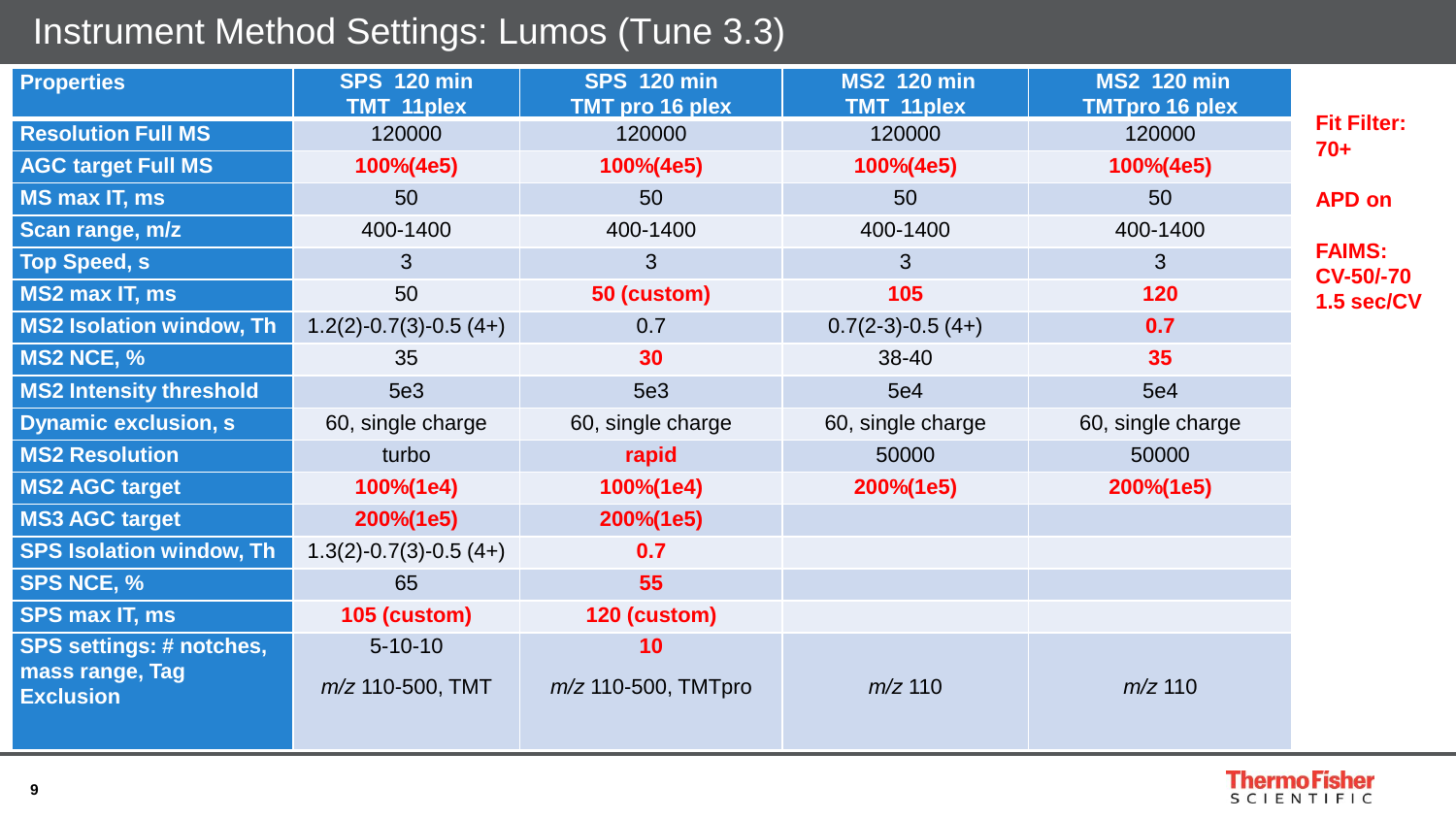## Instrument Method Settings: Eclipse (Tune 3.3)

| <b>Properties</b>                   | <b>SPS 120 min</b><br><b>TMT 11plex</b> | <b>SPS 120 min</b><br><b>TMT pro 16 plex</b> | <b>MS2 120 min</b><br><b>TMT 11plex</b> | <b>MS2 120 min</b><br><b>TMTpro 16 plex</b> |                                |
|-------------------------------------|-----------------------------------------|----------------------------------------------|-----------------------------------------|---------------------------------------------|--------------------------------|
| <b>Resolution Full MS</b>           | 120000                                  | 120000                                       | 120000                                  | 120000                                      | <b>Fit Filter:</b>             |
| <b>AGC target Full MS</b>           | 100%(4e5)                               | 100%(4e5)                                    | 100%(4e5)                               | 100%(4e5)                                   | $70+$                          |
| MS max IT, ms                       | 50                                      | 50                                           | 50                                      | 50                                          | <b>APD on</b>                  |
| Scan range, m/z                     | 400-1400                                | 400-1400                                     | 400-1400                                | 400-1400                                    |                                |
| <b>Top Speed, s</b>                 | 3                                       | 3                                            | 3                                       | 3                                           | <b>FAIMS:</b>                  |
| MS2 max IT, ms                      | 50                                      | 50 (custom)                                  | 105                                     | 120                                         | <b>CV-50/-70</b><br>1.5 sec/CV |
| <b>MS2 Isolation window, Th</b>     | $1.2(2)-0.7(3)-0.5(4+)$                 | 0.7                                          | $0.7(2-3)-0.5(4+)$                      | 0.7                                         |                                |
| <b>MS2 NCE, %</b>                   | 35                                      | 30                                           | 38-40                                   | 35                                          |                                |
| <b>MS2 Intensity threshold</b>      | 5e3                                     | 5e3                                          | 5e4                                     | 5e4                                         |                                |
| <b>Dynamic exclusion, s</b>         | 60, single charge                       | 60, single charge                            | 60, single charge                       | 60, single charge                           |                                |
| <b>MS2 Resolution</b>               | turbo                                   | rapid                                        | 50000                                   | 50000                                       |                                |
| <b>MS2 AGC target</b>               | 100%(1e4)                               | 100%(1e4)                                    | 200%(1e5)                               | 200%(1e5)                                   |                                |
| <b>MS3 AGC target</b>               | 200%(1e5)                               | 200%(1e5)                                    |                                         |                                             |                                |
| <b>SPS Isolation window, Th</b>     | $1.3(2)-0.7(3)-0.5(4+)$                 | 0.7                                          |                                         |                                             |                                |
| <b>SPS NCE, %</b>                   | 65                                      | 55                                           |                                         |                                             |                                |
| <b>SPS max IT, ms</b>               | 105 (custom)                            | 120 (custom)                                 |                                         |                                             |                                |
| <b>SPS settings: # notches,</b>     | $5 - 10 - 10$                           | 10                                           |                                         |                                             |                                |
| mass range, Tag<br><b>Exclusion</b> | $m/z$ 110-500, TMT                      | $m/z$ 110-500, TMTpro                        | $m/z$ 110                               | $m/z$ 110                                   |                                |

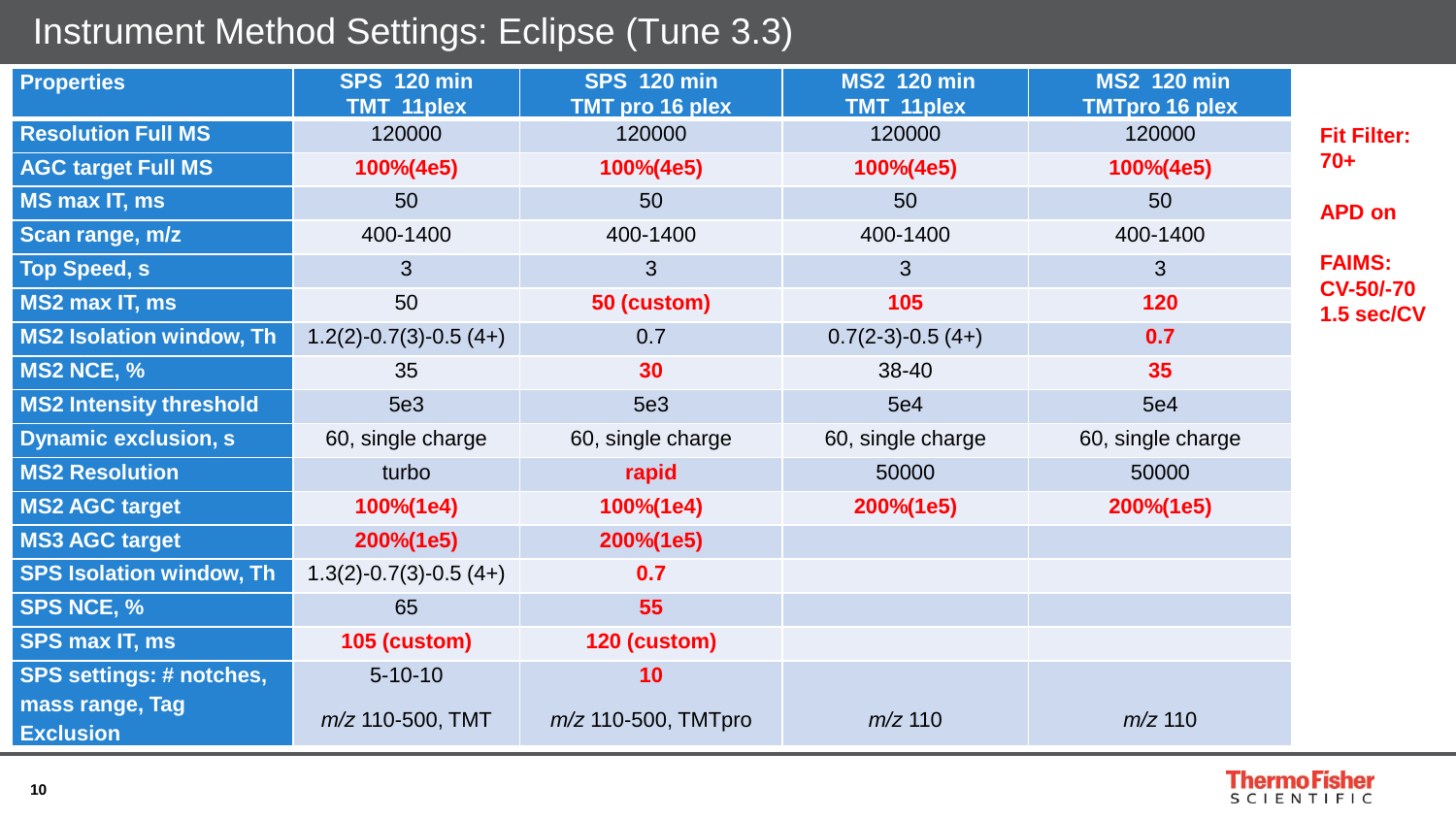#### Instrument Method Settings: Eclipse (Tune 3.3)



|        | <b>Real Time Search Properties</b> |                                      |                                             |                  |        |
|--------|------------------------------------|--------------------------------------|---------------------------------------------|------------------|--------|
|        | <b>FASTA Database</b><br>Enzyme    |                                      | Saccharomyces cerevisiaesynpe               |                  |        |
|        |                                    |                                      | Export<br>Clear<br>Import<br><b>Trypsin</b> |                  |        |
|        |                                    |                                      |                                             |                  |        |
|        |                                    |                                      |                                             |                  | 呾      |
|        | <b>Static Modifications</b>        | ADD <sub>2</sub> DELETE <sup>2</sup> |                                             | IMPORT BY EXPORT |        |
|        | <b>Modification Name</b>           | $\triangle$ Mass                     | <b>Sites</b>                                |                  |        |
| 1      | Carbamidomethyl                    | 57.0215                              | C                                           |                  |        |
|        |                                    |                                      |                                             |                  |        |
|        | <b>TMTpro16plex</b>                | 304.2071<br>000                      | Kn                                          |                  |        |
|        | <b>Variable Modifications</b>      |                                      | <b>DELETE</b>                               | IMPORT BEXPORT   |        |
|        | <b>Modification Name</b>           | ADD TO<br>$\triangle$ Mass           | <b>Sites</b>                                |                  | 呾      |
|        | Oxidation                          | 15.9949                              | м                                           |                  |        |
|        | Maximum Missed Cleavages           | 000                                  | 1                                           |                  | ۸<br>٠ |
| 2<br>1 | Maximum Variable Mods /<br>Peptide |                                      | 2                                           |                  | A<br>٠ |



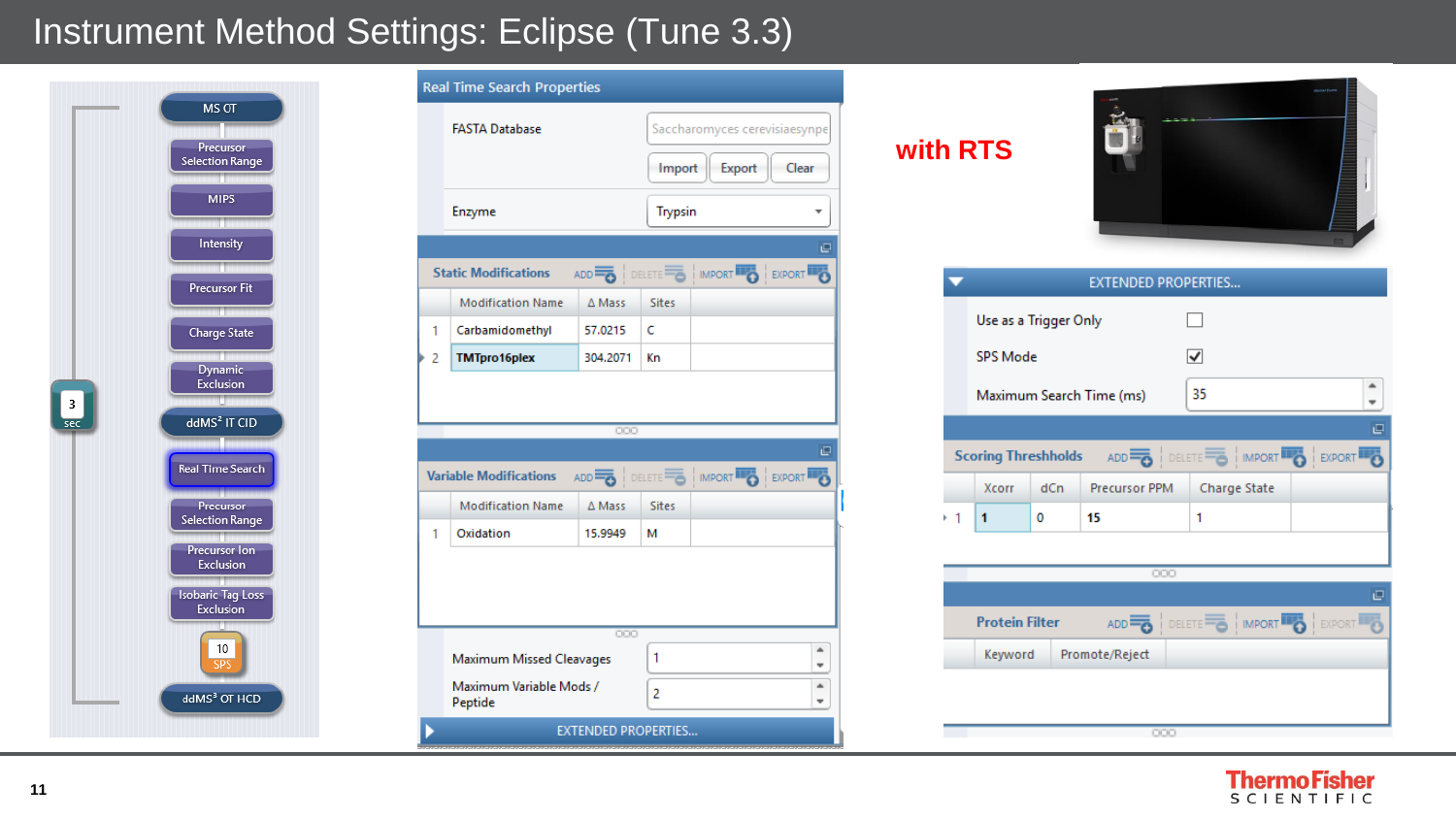## Instrument Method Settings: Exploris 480 (Tune 1.1)

| <b>Properties</b>               | <b>MS2 120 min</b> | <b>MS2 120 min</b>    |  |
|---------------------------------|--------------------|-----------------------|--|
|                                 | <b>TMT 11plex</b>  | <b>TMTpro 16 plex</b> |  |
| <b>Resolution Full MS</b>       | 120000             | 120000                |  |
| <b>AGC target Full MS</b>       | 100%(4e5)          | 100%(4e5)             |  |
| <b>MS max IT, ms</b>            | 50                 | 50                    |  |
| Scan range, m/z                 | 400-1400           | 400-1400              |  |
| <b>Top Speed, s</b>             | 3                  | 3                     |  |
| <b>MS2 max IT, ms</b>           | 105                | 120                   |  |
| <b>MS2 Isolation window, Th</b> | $0.7(2-3)-0.5(4+)$ | 0.7                   |  |
| <b>MS2 NCE, %</b>               | 38-40              | 32                    |  |
| <b>MS2 Intensity threshold</b>  | 5e4                | <b>5e4</b>            |  |
| <b>Dynamic exclusion, s</b>     | 60, single charge  | 60, single charge     |  |
| <b>MS2 Resolution</b>           | 50000              | 50000                 |  |
| <b>MS2 AGC target</b>           | 200%(1e5)          | 200%(1e5)             |  |
| <b>First mass</b>               | $m/z$ 110          | $m/z$ 110             |  |
| <b>SPS Isolation window, Th</b> |                    |                       |  |
| <b>SPS NCE, %</b>               |                    |                       |  |
| <b>SPS max IT, ms</b>           |                    |                       |  |

**Fit Filter: 70+**

**APD on**

**FAIMS: CV-50/-70 1.5 sec/CV**